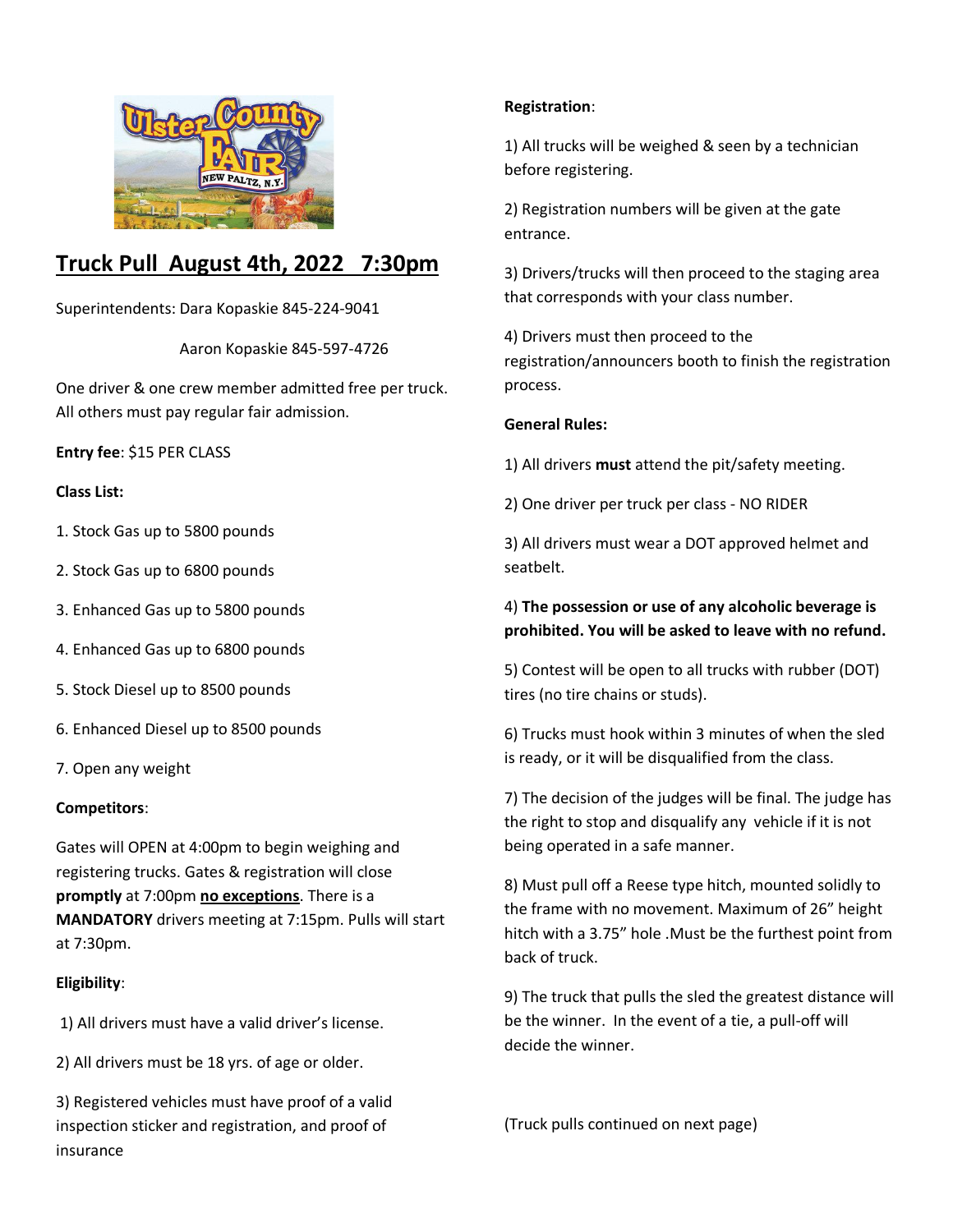(Truck Pull continued)

# **Contest Rules**:

1) All pulls made during the contest will be measured.

2) The number one puller in each class will be the test puller. They may take the pull if the transfer sled is OK, or they may choose to take their 2nd pull at the end of the class. Decision must be made before leaving the track and told to a track official.

3) All pulls must start with a tight hitch; no jerking permitted.

4) In pulling, vehicles with standard transmission may NOT be shifted.

5) No portion of the vehicle may interfere with the sled hitch or sled during the pull.

6) Vehicles must remain within the boundaries of the contest course during the pull or will be disqualified.

7) All vehicles pulling in a class must remain in the staging area. Drivers **must** stay near their trucks at all times. If you do not proceed to line up when your class is called you forfeit the class with no refunds.

8) Any weight, ballast, or external parts lost while the truck is hooked to the sled may result in disqualification.

9) No one allowed on the track except the track officials and contestants.

10) All hitches will be inspected. Judge shall have the right to disqualify any vehicle with an unsafe hitch.

11) MUST pull a minimum of ten (10) feet to qualify.

12) Each truck & driver combination will be allowed 1 pull per class (unless a re-pull is deemed necessary by officials).

13) At conclusion of the event, all vehicles must be removed from the track and parked in designated area.

#### **Class rules:**

#### **Stock Gas Truck Class # 1 & 2**

1) Stock trucks and stock trucks only.

2) Factory vehicle with Factory 1 ton or less transmissions, transfer case and axle housings.

3) Engine, related equipment and drive train must be factory stock for the vehicle in the year it was built.

4) DOT-approved tires. Dual wheels must be covered by the fender or bed.

5) Stock trucks must run stock fuel maximum octane = 93. No racing fuel.

6) Trucks must have stock manifolds; dual exhaust allowed.

7) Stock trucks will not be allowed to have any engine, ignition, carburetor or intake modifications. No headers allowed.

8) No traction bars are allowed.

9) Stock suspension and no blocks. 2 inches of suspension movement.

10) Ballast is permitted. Not to exceed 60 inches from the centerline of the front axle

11) If you register for Stock Class you are not eligible for the Enhanced Gas Class. You can however go in Open.

#### **Enhanced Gas Truck Class # 3 & 4**

1) Engine, transmissions, transfer cases, frame, front and rear differentials must be OEM for truck being pulled.

2) Headers or open exhaust allowed.

3) Factory wheelbase must be maintained.

4) Gasoline or Race Fuel is allowed. NO Alcohol or Nitrous Oxide or other Oxygen Extenders.

(Truck pulls continued on next page)